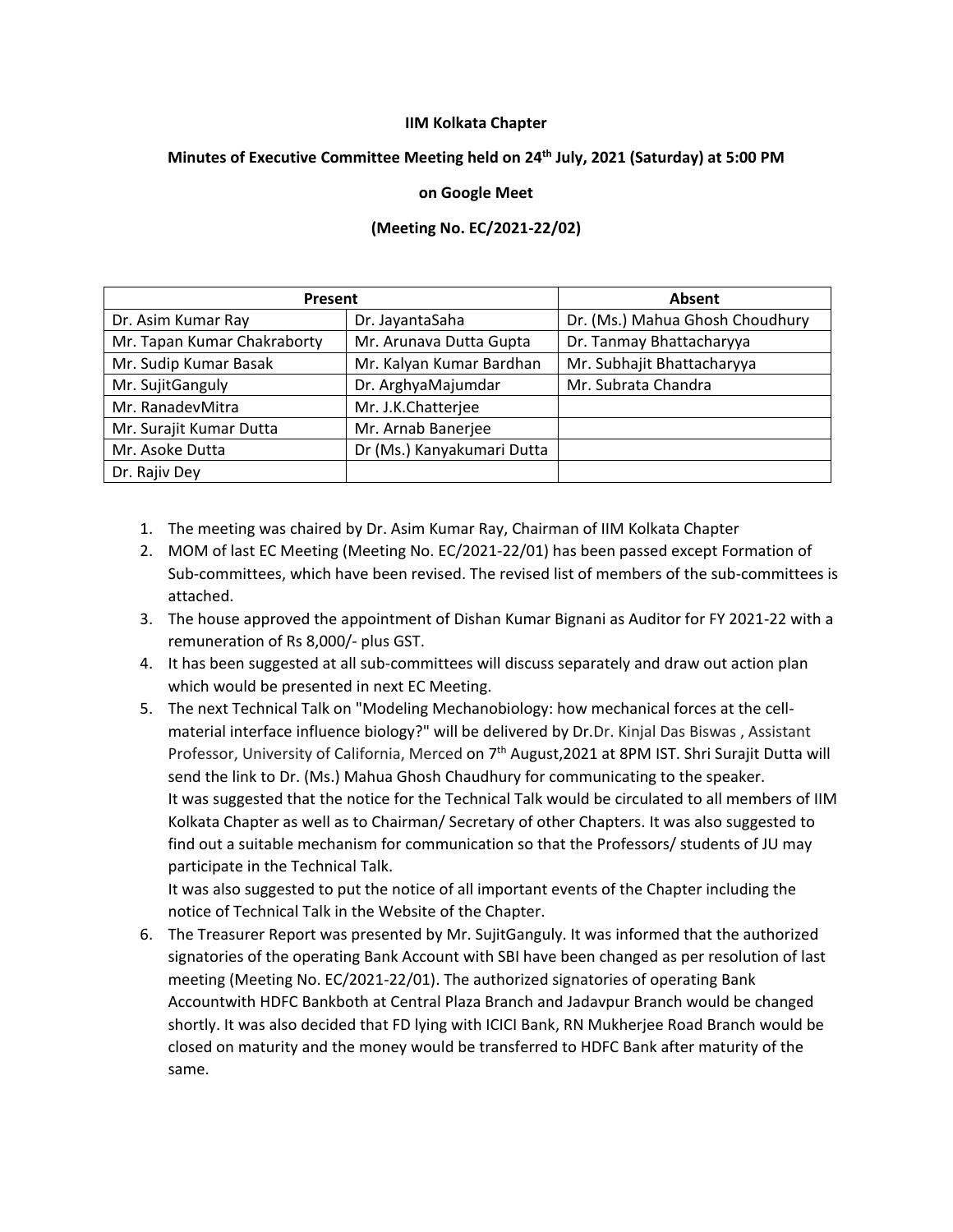It was pointed out that the following amounts are receivable in connection with last Seminar organized by IIM Kolkata Chapter: NALCO – Rs 25,000/- Duttcon- Rs 20,000/- SK Mitra& Co. – Rs 5,000/- The concerned EC members are requested to pursue the same.

- 7. It was noted that in last few weeks, Shri Subhojit Ghosh had to come to office by his own motor bike due to non-availability of public transport. In view of this, the committee decided to pay additional ad-hoc one- time payment of Rs. 1,000/- to Shri SubhojiGhosht. The committee further decided to hike the salary of Subhojit by Rs. 750/- per month with effect from 1.8.2021. From 1-8-2021, the compensation of SubhojitGhosh will be as follows: Basic Pay: Rs.13250.00 per month Transport Allowance: Rs.500.00 per month Telephone bill reimbursement: Rs. per month.
- 8. It was suggested to pay the following dues at the earliest.
	- Property Tax for the Office
	- Maintenance Charges for the Office
	- Electricity Bill
	- Telephone Bill
	- Payment to Office staff.

Hon. Secretary and Treasurer will take necessary action on the above matters.

- 9. IIM Head Quarter requested to send the details of the invoices raised by the Chapter in June 2021 for calculation and subsequent payment of GST, if any. Hon. Treasurer informed that no invoice was raised by the chapter in June 2021. Chairman requested the treasurer to send the NIL report to the Head Quarter at the earliest.
- 10. It was informed that NMD International Conference & ATM will be held virtually on November 13 and November 14-15,2021. The NMD celebration will be held at New Delhi in February 2022. It has been decided that the above program will be jointly hosted by IIM Jamshedpur and Kolkata Chapter along with Tata Steel. A circular and brochure for the above program have been circulated by IIM Head Quarter, which has been forwarded to all EC members. The team from IIM Kolkata Chapter will be finalized shortly after discussion with the Organizing Committee.
- 11. The next Chapter Review Committee Meeting of IIM will be held on July, 27,2021 and will be attended by Dr. A.K.Ray, who will also make a presentation on behalf of IIM Kolkata Chapter. The draft presentation material was already circulated to all EC members which was approved by EC members.
- 12. It was informed that AGM of IIM will be held on  $31<sup>st</sup>$  July, 2021. The circular received from Head Quarter has already been circulated to all members of IIM Kolkata Chapter. The link will be circulated to all members of IIM Kolkata Chapter once it is received from Head Quarter.
- 13. It was informed that Mr. DaipayanSengupta, VP, Primetals has joined IIM as Member. The Committee felt that Mr. Sengupta may be inducted in EC as co-opted member.